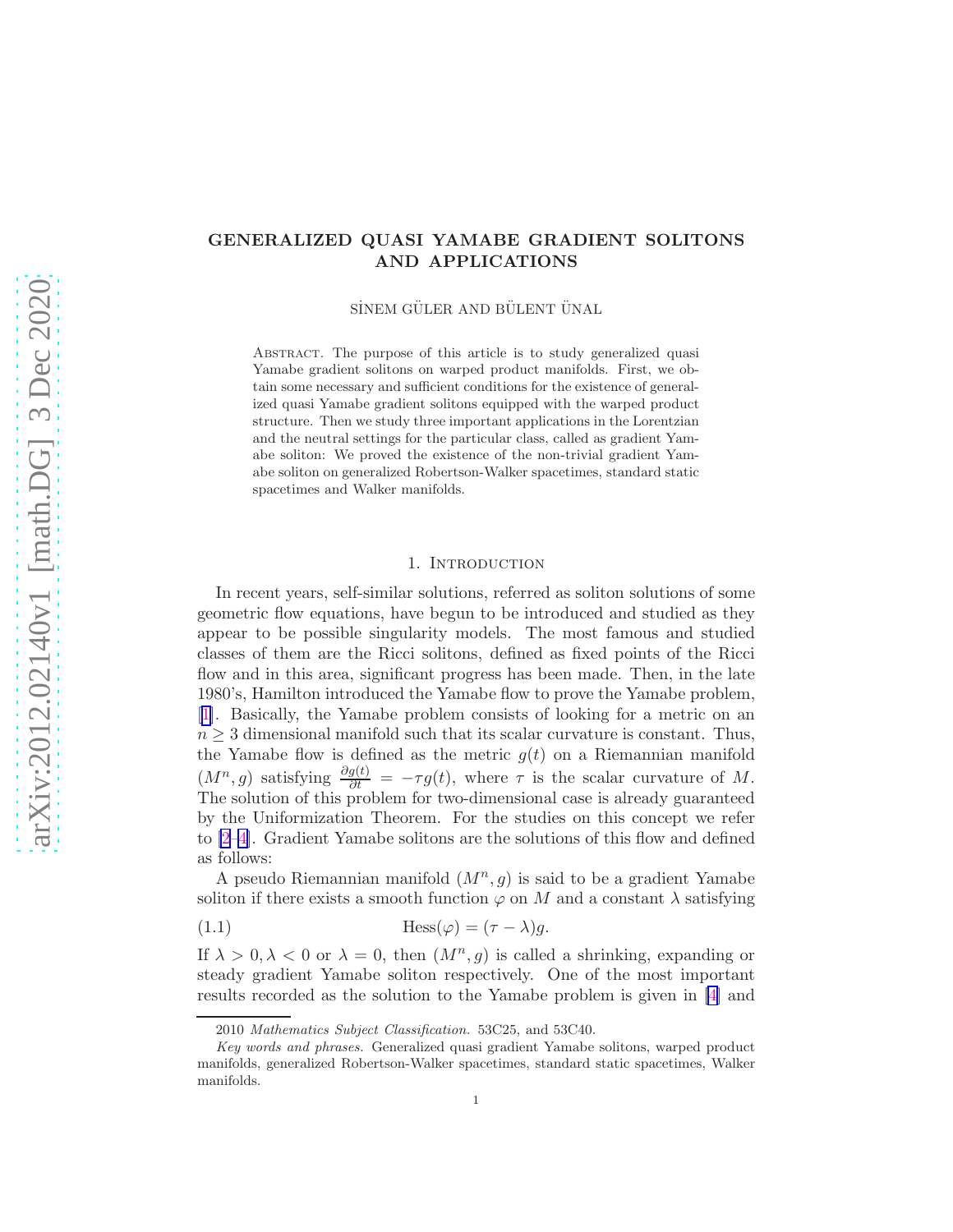<span id="page-1-0"></span>it is proved that the metric of any compact Yamabe gradient soliton is a metric of constant scalar curvature.

In [\[5](#page-9-0)] it was proved that gradient Yamabe soliton admits a warped product structure, and this result enables to make possible studies in both Riemannian and Lorentzian settings.

After the Ricci flow theory is introduced and some progess was made, to classify the Riemannian manifolds and generalize the Ricci solitons, almost gradient Ricci solitons, quasi Einstein manifolds and generalized quasi Einstein manifolds have been introduced and studied extensively. For these concepts, we refer to  $[6-11]$  and many others. Analogously, in literature some generalizations of the self-similar solutions of Yamabe flow are also described. First the notion of quasi Yamabe gradient soliton in[[12,](#page-9-0) [13\]](#page-10-0) and then notion of generalized quasi Yamabe gradient soliton were introduced in [\[15](#page-10-0)]:

An *n*-dimensional pseudo-Riemannian manifold  $(M, g)$  is said to be a generalized quasi Yamabe gradient soliton if there exist smooth functions  $\varphi$ and  $\mu$  on M and also a constant  $\lambda$  satisfying

(1.2) 
$$
\text{Hess}(\varphi) = (\tau - \lambda)g + \mu d\varphi \otimes d\varphi
$$

where  $d\varphi$  is the dual 1-form of  $\nabla\varphi$  and  $\tau$  is the scalar curvature of M. Here,  $\varphi$  is called as a potential function and the underlying generalized quasi Yamabe gradient soliton (briefly GQY) is denoted by  $(M, g, \varphi, \mu, \lambda)$ .

If  $\varphi$  is a constant function, we say that  $(M, g)$  is a trivial generalized quasi Yamabe gradient soliton. Otherwise, it will be called non-trivial. The restricted case where  $\mu$  is constant is called quasi Yamabe gradient soliton. Moreover, if  $\mu = 0$ , then the equation (1.2) reduces to the fundamental equation of gradient Yamabe soliton([1.1\)](#page-0-0).

In [\[12](#page-9-0)] it is proved that compact quasi Yamabe gradient soliton has constant scalar curvature and in [\[14\]](#page-10-0), Wang has studied the special generalized quasi Yamabe gradient soliton in which  $\mu = \frac{1}{m}$  for some constant  $m > 0$ and proved that m-quasi Yamabe gradient soliton also has warped product structure in the region  $||\nabla \varphi|| \neq 0$ . Moreover, the warping function is completely defined by the potential function of the soliton. Then in[[15](#page-10-0)], Neto and Oliveira have extended these results to the generalized quasi Yamabe gradient solitons.

Inspired by these studies, we investigate some necessary and sufficient conditions for the existence of generalized quasi Yamabe gradient solitons equipped with the warped product structure. Then we study three important applications in the Lorentzian and the neutral settings for the class of gradient Yamabe solitons. We proved the existence of the non-trivial gradient Yamabe soliton on generalized Robertson-Walker spacetimes, standard static spacetimes and Walker manifolds.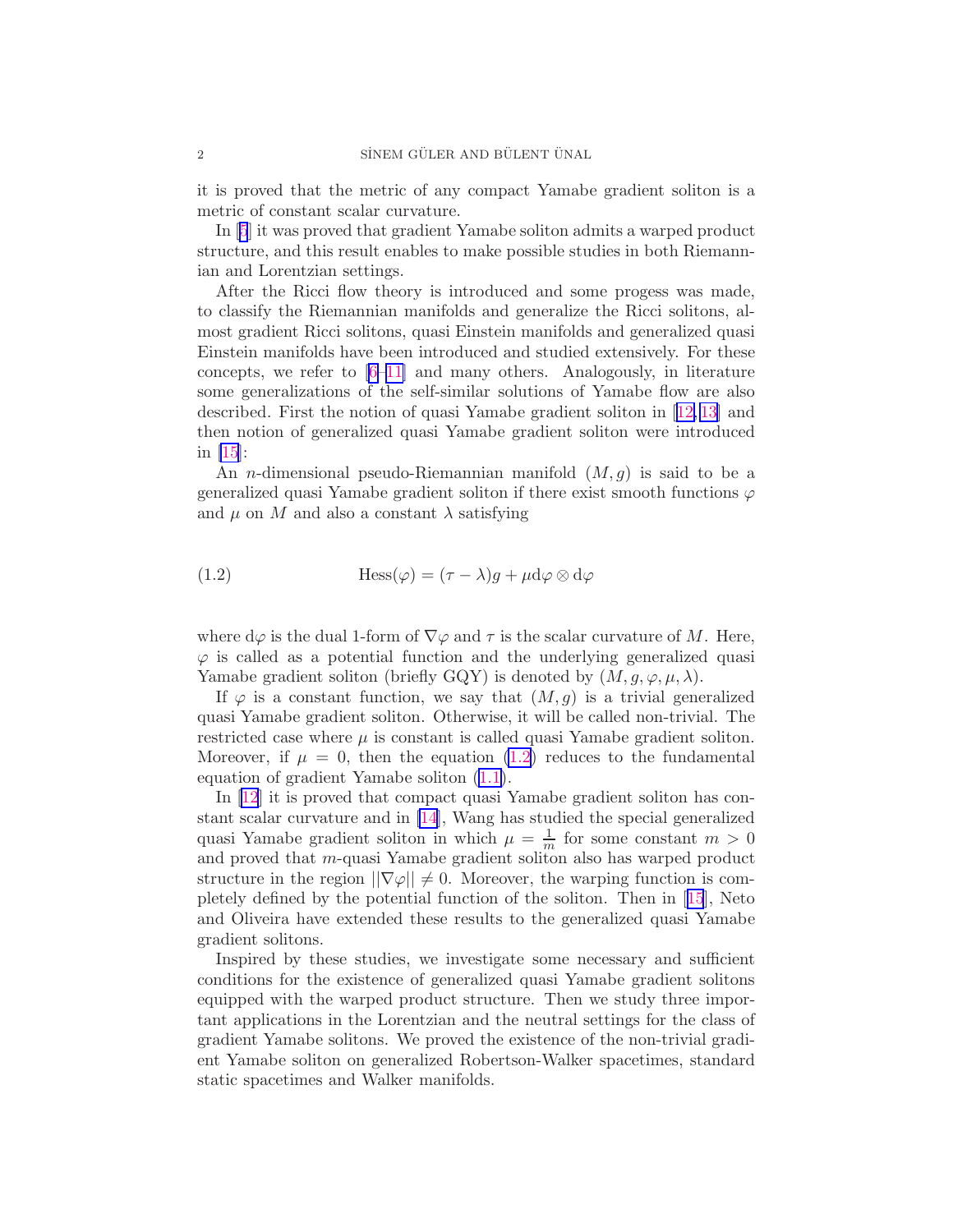## <span id="page-2-0"></span>2. Warped Product Generalized Quasi Yamabe Gradient **SOLITONS**

Assume that  $(B, g_B)$  and  $(F, g_F)$  are two pseudo-Riemannian manifolds of dimensions r and s, respectively. Let  $\pi : B \times F \to B$  and  $\sigma : B \times F \to F$ be the natural projection maps of the Cartesian product  $B \times F$  onto B and F, respectively. Also, let  $b : B \to (0, \infty)$  be a positive real-valued smooth function. The warped product manifold  $M = B \times_b F$  is the the product manifold  $B \times F$  equipped with the metric tensor defined by

(2.1) 
$$
g = \pi^* (g_B) \oplus (b \circ \pi)^2 \sigma^* (g_F)
$$

where  $*$  denotes the pull-back operator on tensors [\[16–18](#page-10-0)]. The function b is called the warping function of the warped product manifold  $B \times_b F$ , and the manifolds  $B$  and  $F$  are called base and fiber, respectively. In particular, if  $b = 1$ , then  $B \times_1 F = B \times F$  is the usual Cartesian product manifold. For the sake of simplicity, throughout this paper, all relations will be written, without involving the projection maps from  $B \times F$  to each component B and F as in  $g = g_B \oplus b^2 g_F$ .

**Proposition 1.** Let  $(M, g)$  be an n-dimensional pseudo-Riemannian manifold. Then  $(M, g, \varphi, \mu, \lambda)$  is a generalized quasi Yamabe gradient soliton if and only if

(2.2) 
$$
\qquad \qquad \text{Hess}(\theta) = -\frac{\theta}{m}(\tau - \lambda)g
$$

where  $\mu = 1/m$  and  $\theta = e^{-\varphi/m}$ .

*Proof.* Introduce  $\mu = 1/m$  and  $\theta = e^{-\varphi/m}$ . Then  $\nabla \theta = -\frac{\theta}{m} \nabla \varphi$  and  $d\theta =$  $-\frac{\theta}{m}\mathrm{d}\varphi$ . So, for vector fields X and Y on M, we have:

$$
\begin{array}{rcl}\n\text{Hess}(\varphi)(X,Y) & = & g(\nabla_X \nabla \varphi, Y) \\
& = & g\left(\frac{m}{\theta^2} X(\theta) \nabla \theta - \frac{m}{\theta} \nabla_X \nabla \theta, Y\right) \\
& = & \frac{m}{\theta^2} X(\theta) Y(\theta) - \frac{m}{\theta} \text{Hess}(\theta) \\
& = & \frac{1}{m} \text{d}\varphi \otimes \text{d}\varphi - \frac{m}{\theta} \text{Hess}(\theta)\n\end{array}
$$

Thus equation [\(1.2\)](#page-1-0) can be reduced to (2.2).

As a direct corollary of the above proposition, we have:

Corollary 1. Every generalized quasi Yamabe gradient soliton is conformal gradient soliton.

Now, we can refer to the theorem of Cheeger and Colding [\[19](#page-10-0)], where the authors characterized the warped product manifolds and proved that any conformal gradient soliton satisfying Hess $(\theta) = kg$ , for some function k is isometric to a warped product on some open interval. Thus, in view of (2.2) we conclude that  $(M^n, g)$  is isometric to the warped product  $I \times_l N$ , for some positive function l, where  $I \subseteq \mathbb{R}$  is an open interval. Thus: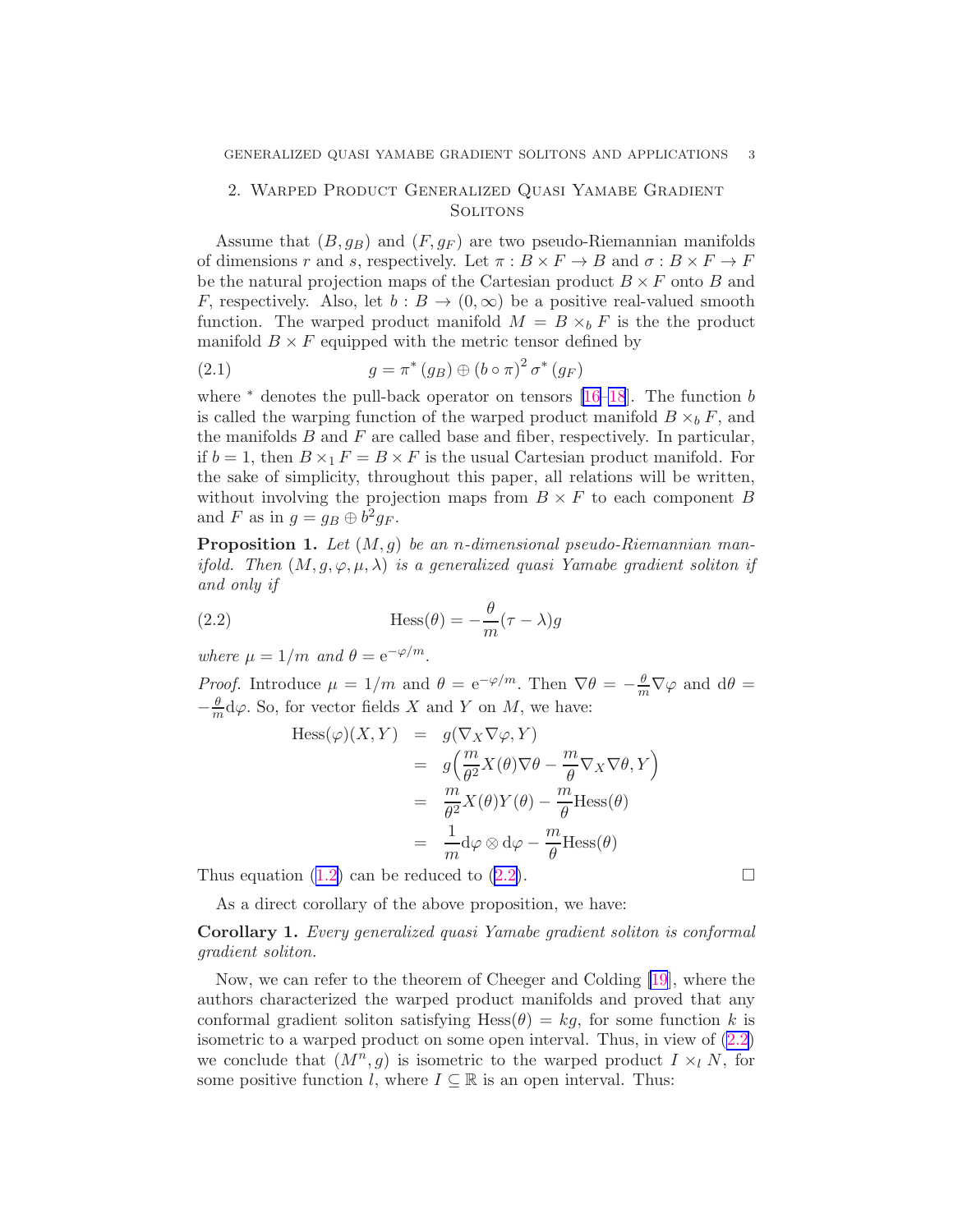<span id="page-3-0"></span>Corollary 2. Every generalized quasi Yamabe gradient soliton admits the warped product structure  $I \times_l N$ , for some positive function l, where  $I \subseteq \mathbb{R}$ is an open interval.

This section presents the main result:

**Theorem 1.** Let  $M = B \times_b F$  be a warped product manifold equipped with the metric  $g = g_B \oplus b^2 g_F$ . Then  $(M, g, \varphi, \mu, \lambda)$  is a generalized quasi Yamabe gradient soliton if and only if the followings hold:

- (1) the potential function  $\varphi$  depends only on the base manifold B,
- (2) the potential function  $\varphi$  and the warping function b cannot be orthogonal,
- (3) the base manifold B is also a conformal gradient soliton,
- (4) the scalar curvature  $\tau_F$  of the fiber manifold  $(F, g_F)$  is constant.

*Proof.* Assume that  $(M, g, \varphi, \mu, \lambda)$  is a generalized quasi Yamabe gradient soliton which is a also warped product. If  $X, Y$  are vector fields on B and  $V, W$  are vector fields on  $F$ , then apply the last proposition and obtain:  $Hess(\theta)(X, V) = 0$  since  $g(X, V) = 0$ . On the other hand, by decomposing  $\nabla \theta$  on the base and fiber,

Hess
$$
(\theta)(X, V)
$$
 =  $g(\nabla_X \nabla \theta, V)$   
 =  $g(\nabla_X \tan(\nabla \theta), V) + g(\nabla_X \text{nor}(\nabla \theta), V)$   
 =  $bX(b)g_F(\text{nor}(\nabla \theta), V)$ .

Thus,  $X(b)g_F(\text{nor}(\nabla\theta), V) = 0$ . If b is not constant, the last equation implies that nor( $\nabla \theta$ ) = 0. So,  $\theta = e^{-\varphi/m}$  depends only on the base manifold B, that is,  $\varphi$  is only defined on  $B, \varphi \in C^{\infty}(B)$ .

Moreover,  $g(V, W) = b^2 g_F(V, W)$  and  $\nabla \theta = \tan(\nabla \theta)$  since  $\text{nor}(\nabla \theta) = 0$ .

$$
Hess(\theta)(V, W) = g(\nabla_V \nabla \theta, W)
$$
  
=  $g(\nabla_V \tan(\nabla \theta), W)$   
=  $b \tan(\nabla \theta) g_F(V, W)$ .

Thus, by the last proposition,

$$
b\tan(\nabla\theta)g_F(V,W) = -\frac{\theta}{m}(\tau-\lambda)b^2g_F(V,W)
$$

Equivalently,

$$
\left(b\tan(\nabla\theta)(b) + \frac{b^2\theta}{m}(\tau - \lambda)\right)g_F(V, W) = 0.
$$

Contracting the last equation over  $V$  and  $W$ , we obtain:

$$
sb(\tan(\nabla\theta)(b) + \frac{b\theta}{m}(\tau - \lambda)) = 0.
$$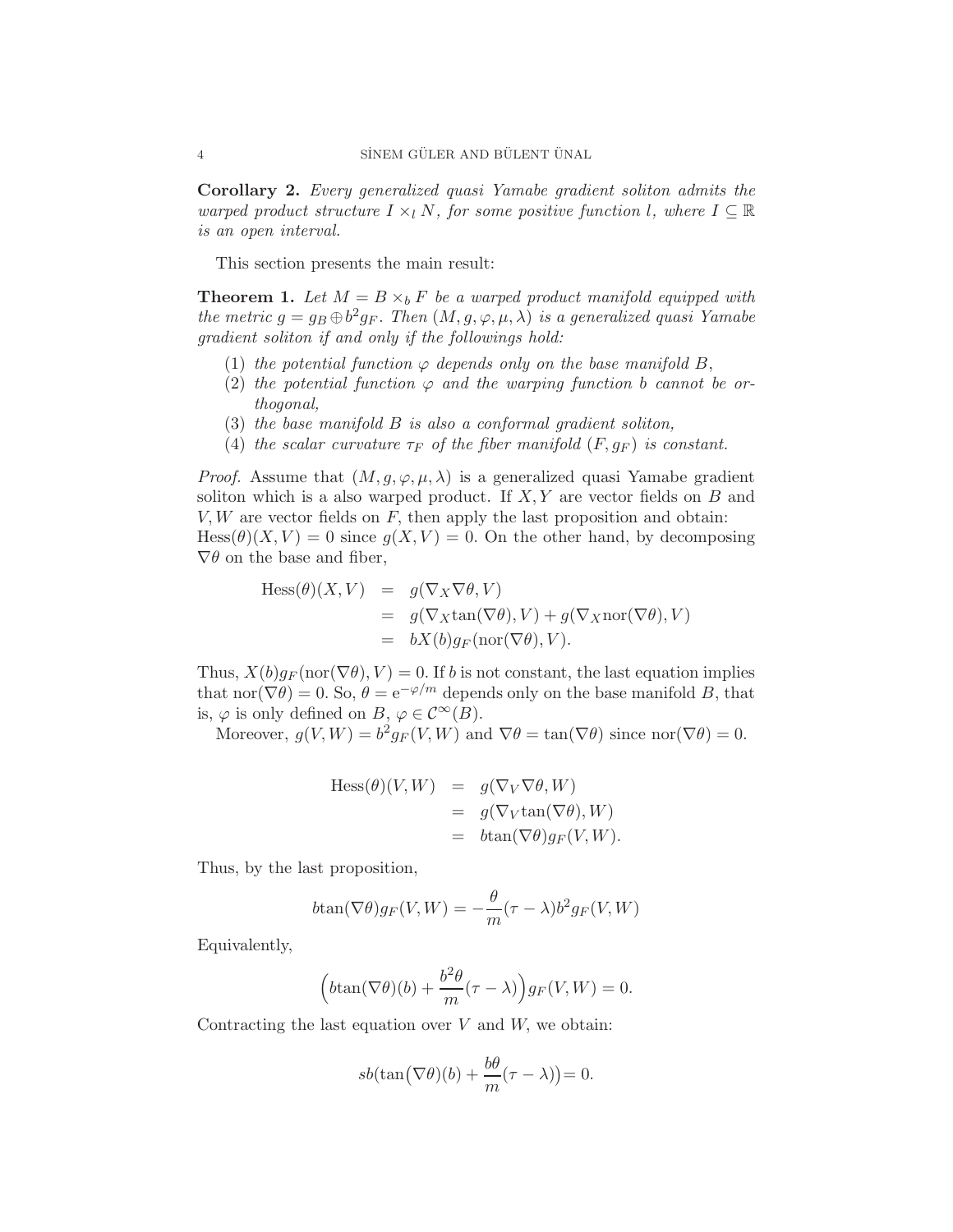<span id="page-4-0"></span>Noting that  $\tan(\nabla \theta) = \nabla^{B}(\theta)$  since  $\theta \in C^{\infty}(B)$ , we have:

$$
g_B(\nabla^B \theta, \nabla^B b) = (\lambda - \tau) \frac{b\theta}{m}.
$$

Finally,

$$
Hess(\theta)(X, Y) = g(\nabla_X \nabla \theta, Y)
$$
  
=  $g_B(\nabla_X \tan(\nabla \theta), Y)$   
=  $\text{Hess}^B(\theta)(X, Y)$ 

since  $\theta \in C^{\infty}(B)$ , i.e,  $tan(\nabla \theta) = \nabla^{B}(\theta)$ . By the last proposition, we can have:

$$
\mathrm{Hess}^B(\theta) = \frac{\theta}{m}(\lambda - \tau)g_B.
$$

Hence, B is conformal gradient soliton and scalar curvature  $\tau_F$  of the fiber manifold  $(F, g_F)$  is constant. The converse statement is straightforward.  $\Box$ 

Combining the above results, we can state that:

Corollary 3. Let  $(M, g, \varphi, \mu, \lambda)$  be a generalized quasi Yamabe gradient soliton satisfying the conditions  $(1)-(4)$  of Theorem [1.](#page-3-0) Then it admits the multiply warped product structure  $I \times_l N \times_b F$ , for some positive functions l and b, where  $I \subseteq \mathbb{R}$  is an open interval.

#### 3. Applications

3.1. Gradient Yamabe Soliton on Generalized Robertson-Walker Space-times. We first define generalized Robertson-Walker space-times. Let  $(F, g_F)$  be an s-dimensional Riemannian manifold and  $b: I \to (0, \infty)$ be a smooth function. Then  $(s + 1)$ −dimensional product manifold  $I \times_b F$ furnished with the metric tensor

$$
\bar{g} = -dt^2 \oplus b^2 g_F
$$

is called a generalized Robertson-Walker space-time and is denoted by  $M =$  $I \times_b F$  where I is an open, connected subinterval of R and  $dt^2$  is the Euclidean metric tensor on I. This structure was introduced to extend Robertson-Walker space-times[[20](#page-10-0), [21](#page-10-0)] and have been studied by many authors, such as[[22](#page-10-0)–[24\]](#page-10-0). From now on, we will denote  $\frac{\partial}{\partial t} \in \mathfrak{X}(I)$  by  $\partial_t$  to state our results in simpler forms.

We will apply our main result Theorem [1](#page-3-0). Assume that  $\varphi \in C^{\infty}(I)$  is a potential function for a generalized Robertson-Walker space-time of the form  $M = I \times_b F$ .

The equation  $(\tau - \lambda)g_{ij} = \text{Hess}_{ij}$  yields

(3.1) 
$$
\begin{cases} \varphi'' = -(\tau - \lambda), \\ b'\varphi' = (\tau - \lambda)b. \end{cases}
$$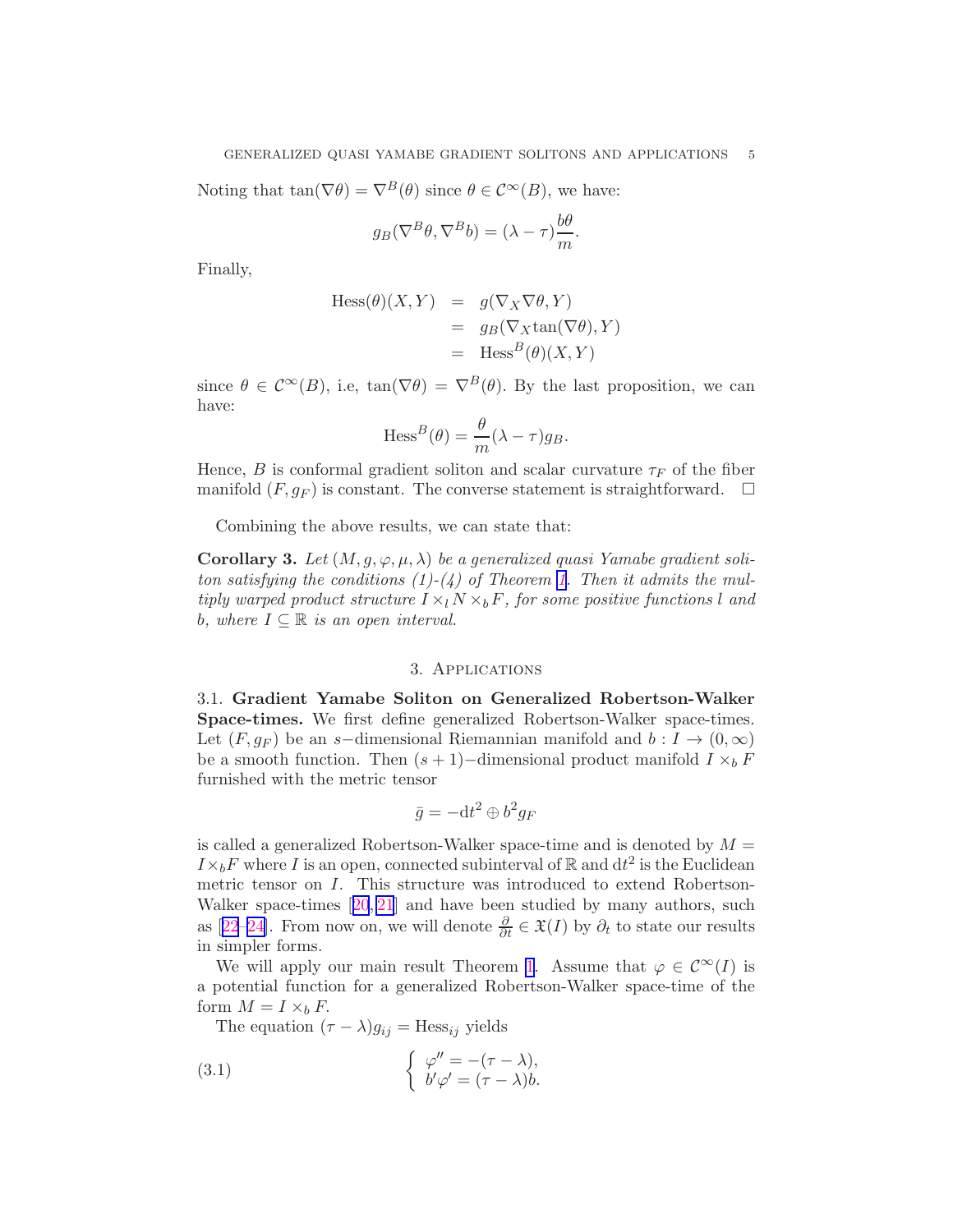Thus  $b\varphi'' = -b'\varphi'$ . By solving the last ODE, as  $b \neq 0$ , we have:

$$
\varphi(t) = \alpha \int_{t_0}^t \frac{1}{b(\bar{t})} d\bar{t} \quad \text{for some} \quad \alpha \in \mathbb{R}.
$$

Hence, we can state that:

**Theorem 2.** A generalized Robertson-Walker space-time of the form  $M =$  $I \times_b F$  is a gradient Yamabe soliton with the potential function  $\varphi$  given by

$$
\varphi(t) = \alpha \int_{t_0}^t \frac{1}{b(\bar t)} \mathrm d \bar t \quad \textit{for some} \quad \alpha \in \mathbb{R}.
$$

3.2. Gradient Yamabe Soliton on Standard Static Space-times. We begin by defining standard static space-times. Let  $(F, g_F)$  be an s−dimensional Riemannian manifold and  $f : F \to (0, \infty)$  be a smooth function. Then  $(s + 1)$ –dimensional product manifold  $f \times F$  furnished with the metric tensor

$$
g = -f^2 \mathrm{d} t^2 \oplus g_F
$$

is called a standard static space-time and is denoted by  $M = f X \times F$  where I is an open, connected subinterval of  $\mathbb R$  and  $dt^2$  is the Euclidean metric tensor on I.

Note that standard static space-times can be considered as a generalization of the Einstein static universe[[25](#page-10-0)–[28\]](#page-10-0) and many spacetime models that characterize the universe and the solutions of Einstein's field equations are known to have this structure.

Again we apply Theorem [1](#page-3-0). Suppose that  $\varphi \in C^{\infty}(F)$  is a potential function for a standard static space-time of the form  $M = f I \times F$ .

The equation  $(\tau - \lambda)g_{ij} = \text{Hess}_{ij}$  yields

(3.2) 
$$
\begin{cases} \nabla \varphi(f) = (\tau - \lambda)f, \\ \text{Hess}_F(\varphi) = (\tau - \lambda)g_F. \end{cases}
$$

By contracting the last equation over F, we have  $\Delta_F(f) = s(\tau - \lambda)$ . Then we obtain:

$$
\Delta_F(\varphi) = \frac{s}{f} \nabla \varphi(f).
$$

Hence, we conclude that:

**Theorem 3.** A standard static space-time of the form  $M = f \times F$  is a qradient Yamabe soliton with the potential function  $\varphi$  given by

$$
\Delta_F(\varphi) = \frac{s}{f} \nabla \varphi(f).
$$

3.3. Gradient Yamabe Soliton on 3-dimensional Walker Manifolds. Three-dimensional Lorentzian manifolds admitting a parallel degenerate line field is called Walker manifold, [\[29,](#page-10-0) [30](#page-10-0)]. Then then there exist local coordinates  $(t, x, y)$  such that with respect to the local frame fields  $\{\partial_t, \partial_x, \partial_y\}$  the Lorentzian metric tensor is of the form:

(3.3) 
$$
g = 2dt dy + dx^2 + \phi(t, x, y) dy^2,
$$

<span id="page-5-0"></span>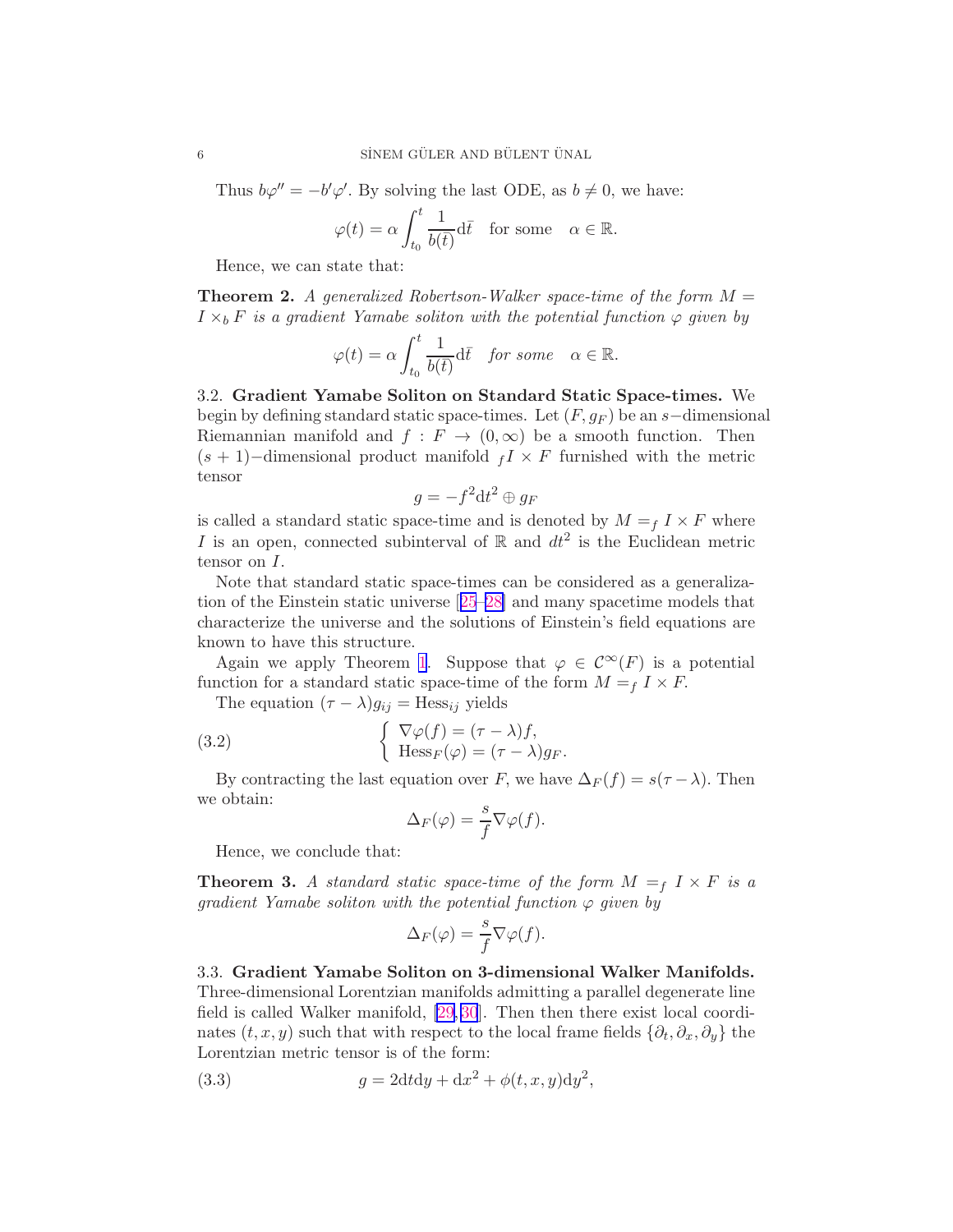<span id="page-6-0"></span>for some function  $\phi(t, x, y)$ . The restricted case of Walker manifold where  $\phi$  described as a function of only x and y is called strictly Walker manifold and these classes of Walker manifolds are geodesically complete. Also, it is known that a Walker manifold is Einstein if and only if it is flat, [\[29\]](#page-10-0).

Now, we will investigate conditions on this particular class of manifolds to have gradient Yamabe solitons, that is,

(3.4) 
$$
\text{Hess}(f)_{ij} = (\tau - \lambda)g_{ij}
$$

where  $f$  is a potential function.

Note that this equation implies that

$$
\frac{\Delta(f)}{3} = \tau - \lambda.
$$

By using the metric [\(3.3](#page-5-0)) and straightforward computations, we have:

(3.5)  
\n
$$
\begin{cases}\n\text{Hess}(f)_{tt} = f_{tt}, \\
\text{Hess}(f)_{tx} = f_{tx}, \\
\text{Hess}(f)_{ty} = f_{ty} - \frac{1}{2}\phi_t f_t, \\
\text{Hess}(f)_{xx} = f_{xx}, \\
\text{Hess}(f)_{xy} = f_{xy} - \frac{1}{2}\phi_x f_t, \\
\text{Hess}(f)_{yy} = f_{yy} - \frac{1}{2}\phi_t f_t + \frac{1}{2}\phi_t f_y.\n\end{cases}
$$

Moreover,

(3.6) 
$$
\Delta(f) = -\phi f_{tt} + 2f_{ty} - \phi_t f_t + f_{xx}
$$

By combining these, we get:

(3.7) 
$$
\tau - \lambda = \frac{1}{3} \left( -\phi f_{tt} + 2f_{ty} - \phi_t f_t + f_{xx} \right)
$$

By applying equations  $(3.4)$ ,  $(3.5)$  and  $(3.7)$ , we obtain the following system of PDEs:

(3.8) 
$$
\begin{cases} f_{tt} = 0, \\ f_{xx} = 0, \\ f_{xy} = \frac{1}{2} \phi_x f_t, \\ f_{xx} - f_{ty} = -\frac{1}{2} \phi_t f_t, \\ f_{yy} - f_{xx} = \frac{1}{2} \phi \phi_t f_t - \frac{1}{2} \phi_t f_y. \end{cases}
$$

Notice first that  $f_{tt} = 0$  and  $f_{tx} = 0$  imply that  $f(t, x, y) = tb(y) + c(x, y)$ for some functions b and c.

Thus  $f_{xy} = \frac{1}{2}$  $\frac{1}{2}\phi_x f_t$  turns out to be  $2c_{xy}(x,y) = \phi_x b(y)$ . Substituting them in the last two equations of the system  $(3.8)$ , we obtain

(3.9) 
$$
2c_{xx}(x,y) + \phi_t b(y) = 2b'(y)
$$

Differentiating the both sides of equation  $(3.9)$  with respect to t, we get  $\phi_{tt}b(y) = 0$  this implies that  $\phi_{tt} = 0$  or  $b(y) = 0$ .

• Case 1:  $\phi_{tt} = 0$ . Then the metric becomes Ricci-flat so we may assume that this case should be excluded.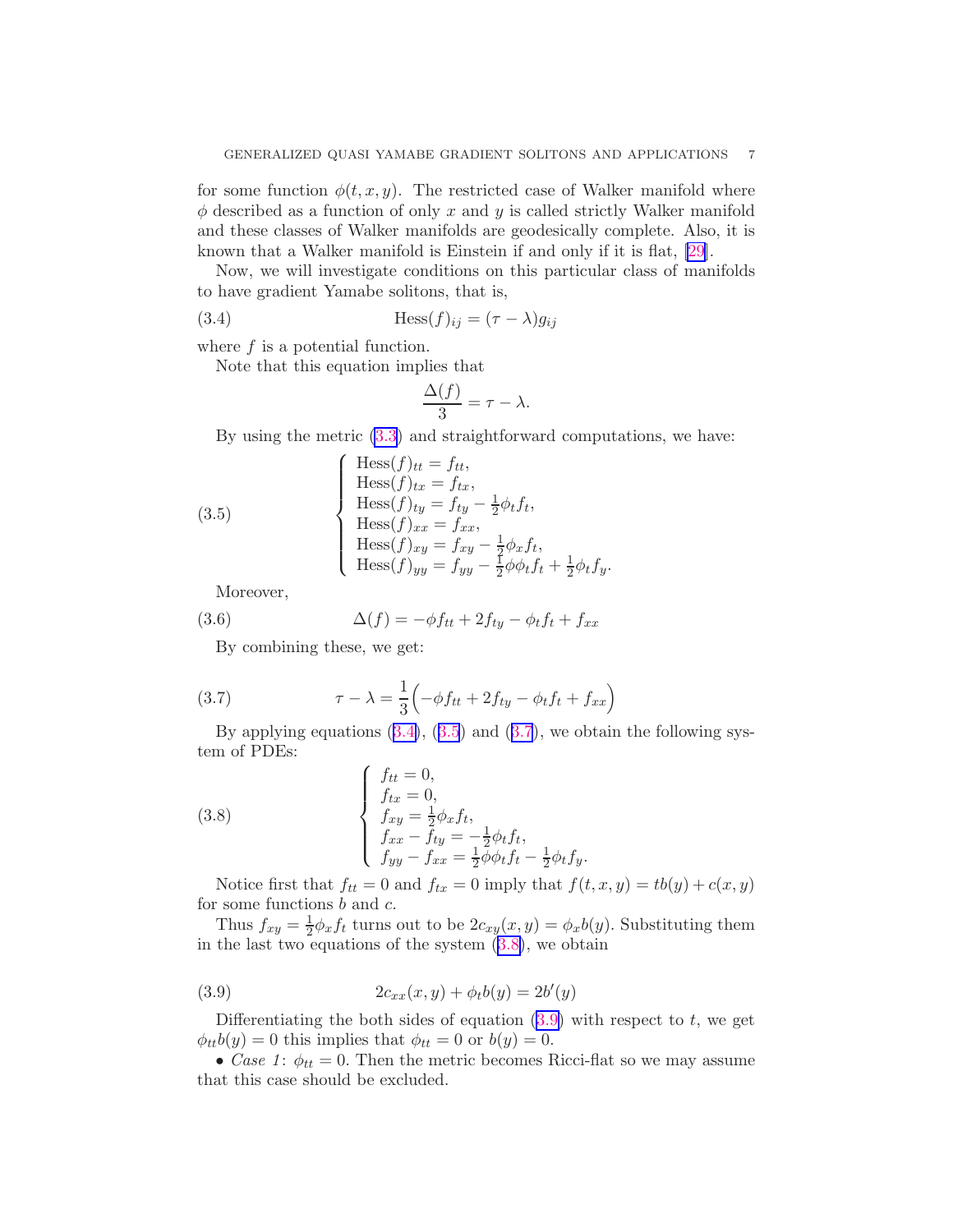<span id="page-7-0"></span>• Case 2: If  $\phi_{tt} \neq 0$ , then  $b(y) = 0$ , i.e,  $f(t, x, y) = c(x, y)$ .

Thus  $c_{xx} = 0$  and  $c_{xy} = 0$  imply that  $c(x, y) = \kappa x + \eta(y)$ , for some  $\kappa \in \mathbb{R}$ . Hence  $2\eta''(y) + \phi_t \eta'(y) = 0$ . So,  $\phi_t = -2\ln[\eta'(y)]$  and then  $\phi(t, x, y) = -2t \ln[\eta'(y)] + \zeta(x, y)$ . In this case, the potential function is given by:  $f(x, y) = \kappa x + \eta(y)$ . Hence we obtain the main result of this section:

**Theorem 4.** Let  $(M, g)$  be a 3-dimensional Lorenztian Walker manifold equipped with metric:

$$
g = 2dt dy + dx^{2} + \phi(t, x, y) dy^{2}.
$$

Then  $(M, q)$  is a gradient Yamabe soliton if and only if

- (1) the potential function of the soliton structure is given by  $f(x, y) = \kappa x + \eta(y)$  for some  $\kappa \in \mathbb{R}$ .
- (2) the function defined in the Walker metric is given by  $\phi(t, x, y) = -2t \ln[\eta'(y)] + \zeta(x, y).$

Note that by Equation [\(3.6](#page-6-0)), we can get:  $\Delta(f) = 0$ . In order to have a non-trivial potential function we may assume that  $M$  is non-compact due to Hopf's Lemma. Thus, we have:

**Corollary 4.** Let  $(M, g)$  be a 3-dimensional Lorenztian Walker manifold equipped with metric [\(3.3\)](#page-5-0). Then the gradient Yamabe soliton structure on  $(M, q)$  characterized by the conditions (1) and (2) of Theorem 4 is noncompact.

3.4. Gradient Yamabe Soliton on 4-dimensional Walker Manifolds. Before finishing the work, let's finally construct the gradient Yamabe soliton structure on the 4-dimensional Walker manifold.

A 4-dimensional Walker manifold is a triple  $(M, q, D)$  consisting of an indefinite metric  $g$  and an 2-dimensional parallel null plane  $D$  and in this case g has neutral signature  $(-, -, +, +)$  and in suitable coordinates  $(x, y, z, t)$ such that with respect to the local frame fields  $\{\partial_x, \partial_y, \partial_z, \partial_t\}$  it can be given by[[29\]](#page-10-0)

$$
(3.10)
$$

 $g = 2dx dz + 2dy dt + a(x, y, z, t) dz^{2} + 2c(x, y, z, t) dz dt + b(x, y, z, t) dt^{2},$ 

for some functions  $a(x, y, z, t), b(x, y, z, t), c(x, y, z, t)$  and  $D = \langle \partial_x, \partial_y \rangle$ . The case where  $c(x, y, z, t) = 0$  was studied and locally conformally flatness of this special metric was investigated in[[31\]](#page-10-0).

Here, we consider the restricted case of Walker manifold where  $a = c = 0$ and b described as a function of only t so the metric  $(3.10)$  reduces to the form

(3.11) 
$$
g = 2dx\mathrm{d}z + 2\mathrm{d}y\mathrm{d}t + b(t)\mathrm{d}t^2,
$$

Now, we will investigate conditions on this particular class of manifolds to have gradient Yamabe solitons, that is,

(3.12) 
$$
\text{Hess}(f)_{ij} = (\tau - \lambda)g_{ij}
$$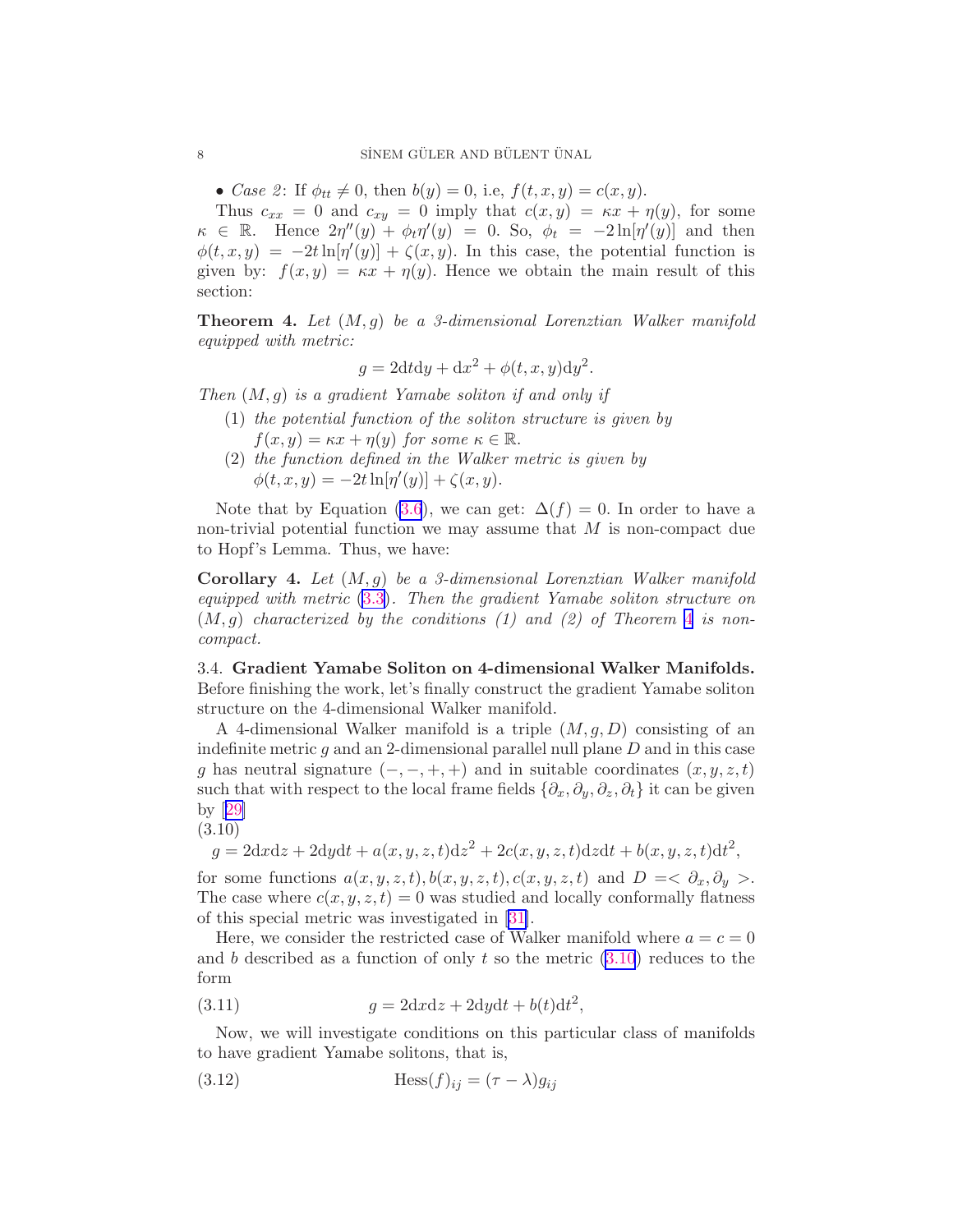where  $f$  is a potential function.

Note that this equation implies that

$$
\frac{\Delta(f)}{4} = \tau - \lambda.
$$

By using the metric [\(3.11](#page-7-0)) and straightforward computations, we have:

(3.13) 
$$
\begin{cases}\n\text{Hess}(f)_{xx} = f_{xx}, \quad \text{Hess}(f)_{xy} = f_{xy}, \\
\text{Hess}(f)_{xz} = f_{xz}, \quad \text{Hess}(f)_{xt} = f_{xt}, \\
\text{Hess}(f)_{yy} = f_{yy}, \quad \text{Hess}(f)_{yz} = f_{yz}, \\
\text{Hess}(f)_{yt} = f_{yt}, \quad \text{Hess}(f)_{zz} = f_{zz}, \\
\text{Hess}(f)_{zt} = f_{zt}, \quad \text{Hess}(f)_{tt} = f_{tt} - \frac{1}{2}b_tf_y.\n\end{cases}
$$

Moreover,

(3.14) 
$$
\Delta(f) = 2f_{xz} - b f_{yy} + 2f_{yt}.
$$

By combining these, we get:

(3.15) 
$$
\tau - \lambda = \frac{1}{4} \left( 2f_{xz} - b f_{yy} + 2f_{yt} \right)
$$

By applying equations  $(3.12)$ ,  $(3.13)$  and  $(3.15)$ , we obtain the following system of PDEs:

(3.16) 
$$
\begin{cases} f_{xx} = f_{xy} = f_{yy} = f_{yz} = f_{zz} = 0, \\ f_{xt} = f_{zt} = 0, \\ f_{xz} = f_{yt} = \frac{\Delta(f)}{4}, \\ f_{tt} - \frac{1}{2}b_tf_y = b\frac{\Delta(f)}{4}. \end{cases}
$$

Notice first that  $f_{xy} = 0$ ,  $f_{xx} = 0$ ,  $f_{yz} = 0$  and  $f_{yy} = 0$  imply that  $f(x, y, z, t) = x\beta(z, t) + yA(t) + B(z, t)$  for some functions  $\beta$ , A and B. Thus from  $f_{xz} = f_{yt}$ , we have  $\beta_z(z,t) = A'(t)$ . Since  $f_{zz} = 0$  and  $f_{xt} = 0$ ,  $A'(t) = C'(z)$  which yields

(3.17) 
$$
A(t) = c_0 t + c_1, \quad C(z) = c_0 z + c_2, \text{ where } c_0, c_1, c_2 \in \mathbb{R}.
$$

Also, from  $f_{xt} = 0$  and  $f_{zt} = 0$ , we obtain  $\beta(y, z) = \kappa z + \mu$  and  $B(z, t) =$  $c_3z + E(t)$ , respectively where  $c_0 \in \mathbb{R}$ . As a result, the potential function is given by

(3.18) 
$$
f(x, y, z, t) = x(c_0z + c_2) + y(c_0z + c_1) + c_3z + E(t).
$$

Substituting this in the last equation of the system  $(3.16)$ , we obtain

(3.19) 
$$
2E''(t) - b_t(c_0t + c_1) = 2c_0b.
$$

Integrating  $(3.19)$  with respect to t and using integration by parts for the second term, we get  $2E'(t) - b(c_0t + c_1) = c_0 \int_{t_0}^t b(\bar{t}) d\bar{t}$ .

Hence we obtain the main result of this section: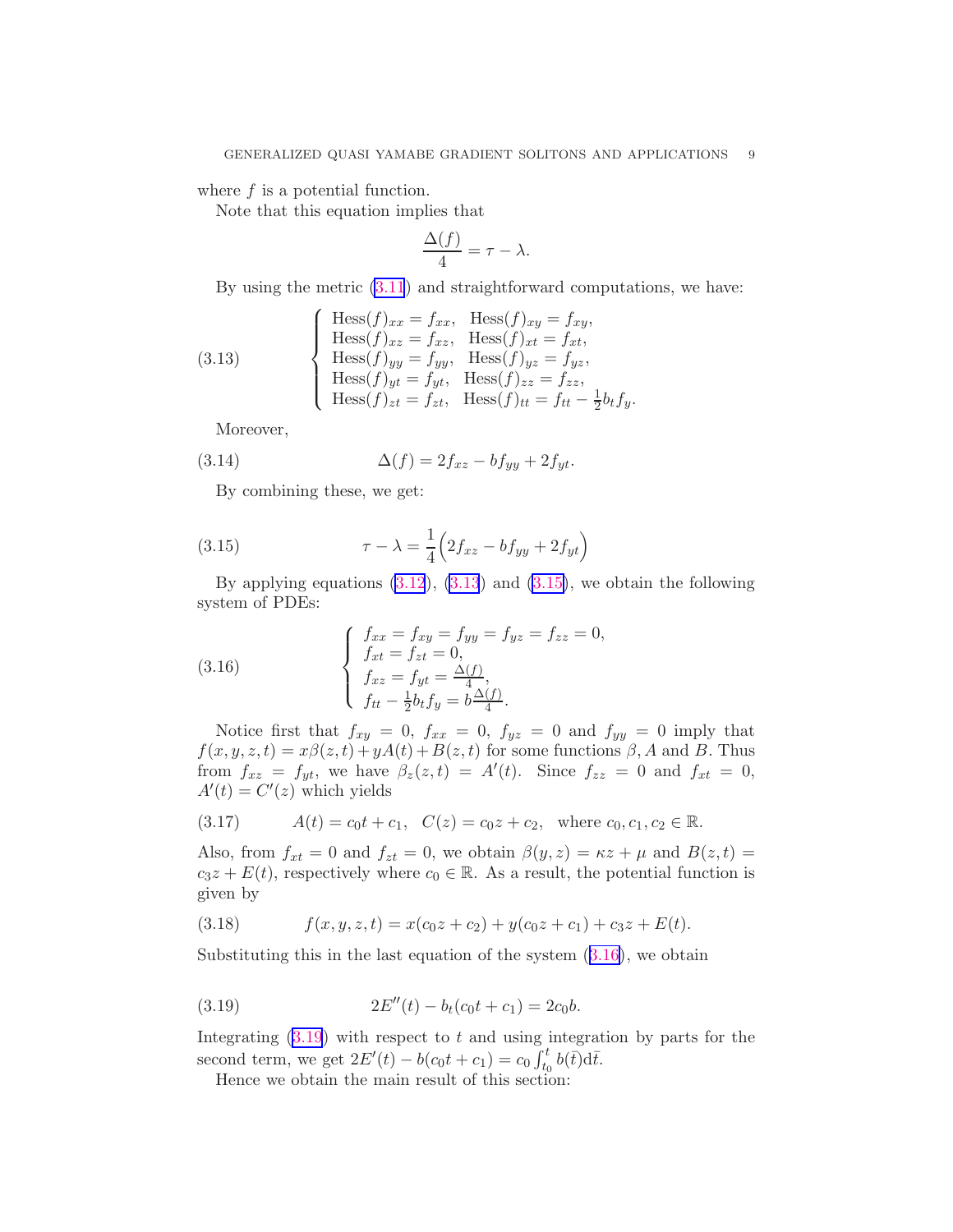<span id="page-9-0"></span>**Theorem 5.** Let  $(M, g)$  be a 4-dimensional Walker manifold equipped with metric:

(3.20) 
$$
g = 2dx dz + 2dy dt + b(t) dt2.
$$

Then  $(M, q)$  is a gradient Yamabe soliton if and only if its potential function is defined by

$$
f(x, y, z, t) = x(c_0z + c_2) + y(c_0z + c_1) + c_3z + E(t)
$$

where  $c_i \in \mathbb{R}$ ,  $(i = 0, 1, 2, 3)$  and the metric function  $b(t)$  and  $E(t)$  are related by

$$
2E'(t) - b(c_0t + c_1) = c_0 \int_{t_0}^t b(\bar{t}) d\bar{t}.
$$

Moreover,  $\Delta(f) = 4c_0$ .

If in additionally,  $M$  is compact, then by applying the Divergence Theorem,  $c_0 = 0$  and so get conclude that:

**Corollary 5.** Let  $(M, q)$  be a 4-dimensional Walker manifold equipped with metric  $(3.20)$ . Then  $(M, g)$  is a compact gradient Yamabe soliton if and only if its potential function is defined by

$$
f(x, y, z, t) = c_2 x + c_1 y + c_3 z + \frac{c_1}{2} \int_{t_0}^t b(\bar{t}) d\bar{t}.
$$

where  $c_i \in \mathbb{R}, \ (i = 1, 2, 3).$ 

#### **REFERENCES**

- [1] R.S. Hamilton,The Ricci flow on surfaces, in: Mathematics and General Relativity, Contemp. Math., 71 (1988) 237–262. [1](#page-0-0)
- [2] S. Brendle, Convergence of the Yamabe flow for arbitrary initial energy, J. Differential Geom. 69 (2) (2005) 217–278. [1](#page-0-0)
- [3] S. Brendle, Convergence of the Yamabe flow in dimension 6 and higher, Invent. Math., 170 (3) (2007) 541–576. [1](#page-0-0)
- [4] P. Daskalopoulosa, N. Sesum, The classification of locally conformally flat Yamabe solitons, Advances in Mathematics 240 (2013) 346–369. [1](#page-0-0), [1](#page-0-0)
- [5] H.-D. Cao, X. Sun, Y. Zhang, On the structure of gradient Yamabe solitons, Math. Res. Lett. 19 (2012) 767–774. [1](#page-0-0)
- [6] H.-D. Cao, Q. Chen, On locally conformally flat gradient steady Ricci solitons, Trans. Am. Math. Soc., (2012) 23772391. [1](#page-0-0)
- [7] J.S. Case, Y. Shu, G. Wei, The non-existence of quasi Einstein metrics, Pac. J. Math. 248(2) (2010) 277284. [1](#page-0-0)
- [8] J. S. Case, Y. Shu, G. Wei, *Rigidity of quasi Einstein metrics*, Differ. Geom. Appl. 29 (2011) 93100. [1](#page-0-0)
- [9] C.-L. Bejan, S. G¨uler, Laplace, Einstein and related equations, Mediter. J.Math. 1619, (2019) https://doi.org/10.1007/s00009-018-1283-9. [1](#page-0-0)
- [10] G. Catino, Generalized quasi-Einstein manifolds with harmonic Weyl tensor, Math. Z. 271(3) (2012) 751756. [1](#page-0-0)
- [11] S. Altay Demirbağ, S. Güler, Rigidity of  $(m, )$ -quasi Einstein manifolds, Match. Nachr., 290(1415) (2017) 21002110. [1](#page-0-0)
- [12] G. Huang, H. Li, On a classification of the quasi Yamabe gradient solitons, Methods Appl. Anal. 21 (2014) 379390. [1](#page-0-0), [1](#page-1-0)